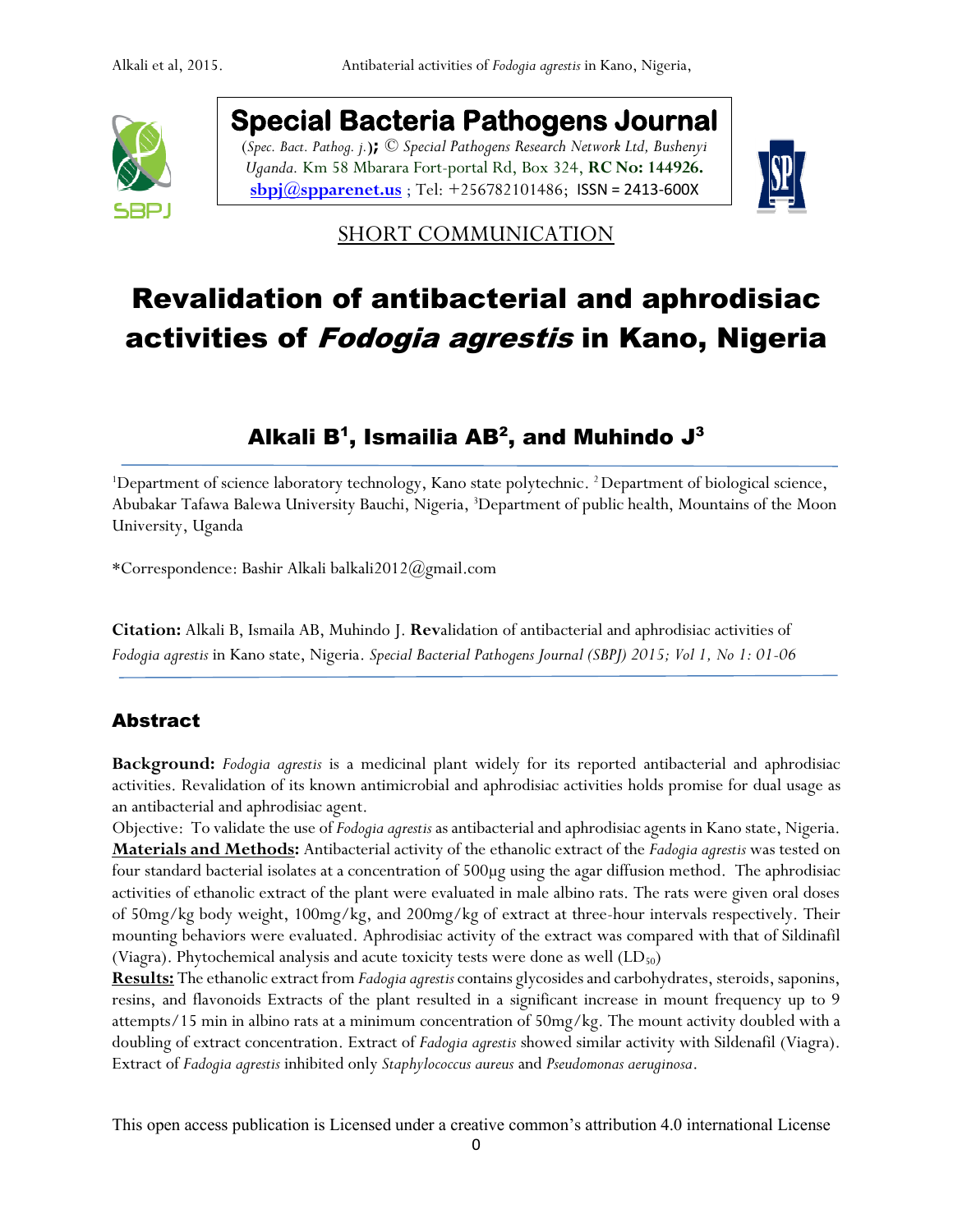**Conclusion** Antibacterial and aphrodisiac effects of *Fadogia agrestis* plant extract in rats are hereby revalidated. Future studies should outline the minimal inhibitory concentration and clinical significance of extract.

**Condition**s. In line with the practice of herbal medicine in many communities all over the world, **Keywords**: Antibacterial and aphrodisiac property, *Fadogia agrestis*, Albino rats, Acute toxicity, and Viagra

#### Introduction

The ethnomedicinal practice involves the use of plant parts or herbs for the treatment of various diseases the Hausa communities in the Northern part of Nigeria also practices traditional medicine as a system of preventing, curing, or eliminating a physical, psychological, psychiatric, or social disease. Aphrodisiac may be defined as any substance that enhances sex drive or sexual pleasure and heightens the sense of sight, touch, smell, taste, and hearing. Herbal aphrodisiacs are plants, stem barks, or roots that are used singly or in combination to enhance libido. It can be used in food or meat.

According to WebMD (1), People take *Fadogia agrestis* to treat erectile dysfunction, impotence, increase sex drive,

Improve athletic performance, and support Fadogia agrestis is also used to treat malaria. *Fadogia agrestis* is also reported to be popular among athletes and bodybuilders as an alternative to anabolic steroids, because it may increase sexual behaviors and raise the level of the male hormone testosterone. But no one knows if *Fadogia agrestis* has these effects on people. Overall, there isn't enough information to know how *Fadogia agrestis* might work for any medical condition. Male impotence or erectile dysfunction (ED) is a significant problem that may contribute to infertility. There has been a worldwide increase in the incidence of erectile dysfunction, probably due to old age and other risk factors such as the presence of chronic illnesses (e.g. heart diseases, hypertension, and diabetes mellitus), smoking stress, alcohol, drug abuse, caffeine, and sedentary lifestyles. Erectile dysfunction may be defined as

the consistent inability to achieve an erectile sufficient for satisfactory sexual intercourse or the ability to ejaculate, or both. The rate at which many diseases and associated complications emerge and/or re-emerge especially is unfathomable especially in communities where such diseases were thought to have been eradicated or reduced to the barest minimum. The increasing interest in herbal local alternatives to imported drugs are due to so many reasons which may include but not limited to: the reported containment of severe acute respiratory syndrome (SARS) in China (2), reported 8% use in African populations for different health problems (3-4), and it's expected role in global health. The expected role of herbal medicine in changing global is seen by the huge support in China, India, Nigeria, the United States of America (USA), and WHO (3) respectively. China launched a safety research programme focusing on herbal medicine injections from traditional Chinese medicine (5).

South Africa included the need for investigating traditional medicines within its national drug policy (6). The Association for the Promotion of Traditional Medicine (PROMETRA), based in Dakar, Senegal, is "dedicated to preserving and restoring African traditional medicine and indigenous science" (7). Nigeria has a national committee on traditional medicine with the expressed desire to boost Nigeria's market share of traditional medicine (8). Industries have also invested millions of US dollars looking for promising medicinal herbs and novel chemical compounds (9-10). The high scale of investment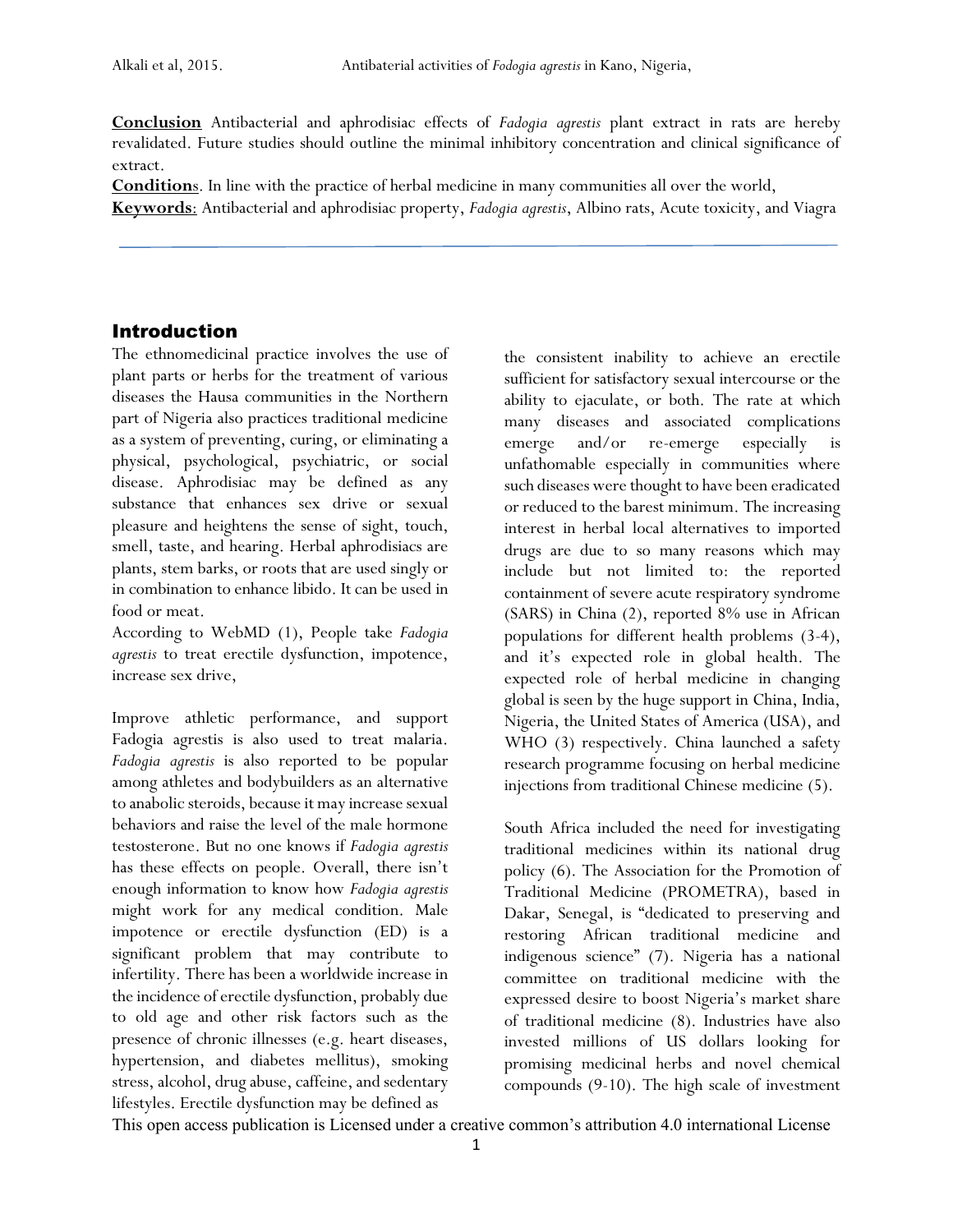in herbal research reflects genuine public, industrial, and governmental interest in this area (11).

#### **Objective**

Since the antibacterial and aphrodisiac activities have been reported (12) in rats under separate experimental conditions, this study aimed to revalidate the use of *Fodogia agrestis* as antibacterial and aphrodisiac agents in Kano state, Nigeria.

#### Materials and Methods:

Plant materials were collected from the Kano and Kaduna States of Nigeria between July and December 2004. The plants were identified by experienced Botanist using standard identification protocols, at the Biological Science Department Bayero University Kano, Nigeria, and authenticated by comparison with Voucher specimen at the Herbarium of Bayero University, Kano Nigeria.

Active ingredients of air-dried and ground plants were extracted using the procedure described by Fatope, (13). Forty grams of plant materials were percolated in 400ml of different solvents of 95% ethanol, ethyl acetate, chloroform, and pet ether at room temperature for seven days. The percolate was filtered to remove solids and then evaporated to dryness on a laboratory rotary evaporator. The crude extracts of the plant materials were carefully labeled, weighed, and stored at  $40^{\circ}$ C in a refrigerator for later analysis. What man No. 1 filter paper (of 6mm diameter) was punched out with the aid of a perforator and placed in Bijou bottles. These were then sterilized by autoclaving at 121°C for 15 minutes. The discs were allowed to cool and be stored. The negative control disc that was to serve as controls for the antimicrobial sensitivity testing were prepared by adding 2ml of ethanol onto sterile discs in a Bijou bottle (each disk is capable of absorbing 0.01ml of solution).

The microorganisms used in this study were standard strains of *Staphylococcus aureus, Escherichia*  coli, pseudomonas aeruginosa, and Proteus spp stored at the microbial bank of the Microbiology Department, Bayero University, Kano State, Nigeria. They were supplied for this study by the same Department of Microbiology after due ethical protocols and re-identification using standard Microbiological methods to ensure purity while ruling out contamination. Each organism was maintained in the axenic form in triplicate. Within two weeks before disposal. The slants were incubated at  $36^{\circ}$ C for 24 hours. The slants were used for 3 weeks of experimentation before new ones were prepared.

A pure stock culture stored in the laboratory was microscopically studied to confirm their morphology, as well as behavior to gram stain test using standard procedure. Also, the susceptibility of these isolates to multi-disc was established following the disk-diffusion protocol described by the Clinical Laboratory Standard Institute. The protocol used for disc diffusion is the popular Kirby-Bour method modified by the clinical laboratory standard institute and the disc selection protocol was according to the first line of antibiotics commonly prescribed for the treatment of diseases associated with selected organisms (14- 15).

The isolates were then purified and kept in the departmental laboratory for research purposes. Two colonies of each of the clinical isolates such as *Staphylococcus aureus, Escherichia coli, pseudomonas aeruginosa, and Proteus spp* were picked and inoculated into 10ml of nutrient broth in test tubes. These were then incubated at  $37^{\circ}$ C overnight (18hours) in ambient air and the resulting turbid broth culture was then standardized to a turbidity of 0.5 McFarland using standard methods. The agar diffusion method as described by Kirby & Bauer et al, (17) was employed for the bioassay procedure. In this pourplate process, 20ml Nutrient Agar plates (Sterling, UK) were flooded with 1ml each of the standardized inoculums, and the excess inoculum was decanted.

The inoculated plates were then air-dried and filter paper discs containing the crude ethanolic extracts of the plant samples at 500m concentrations were then arranged and pressed firmly to the inoculated agar surface with the use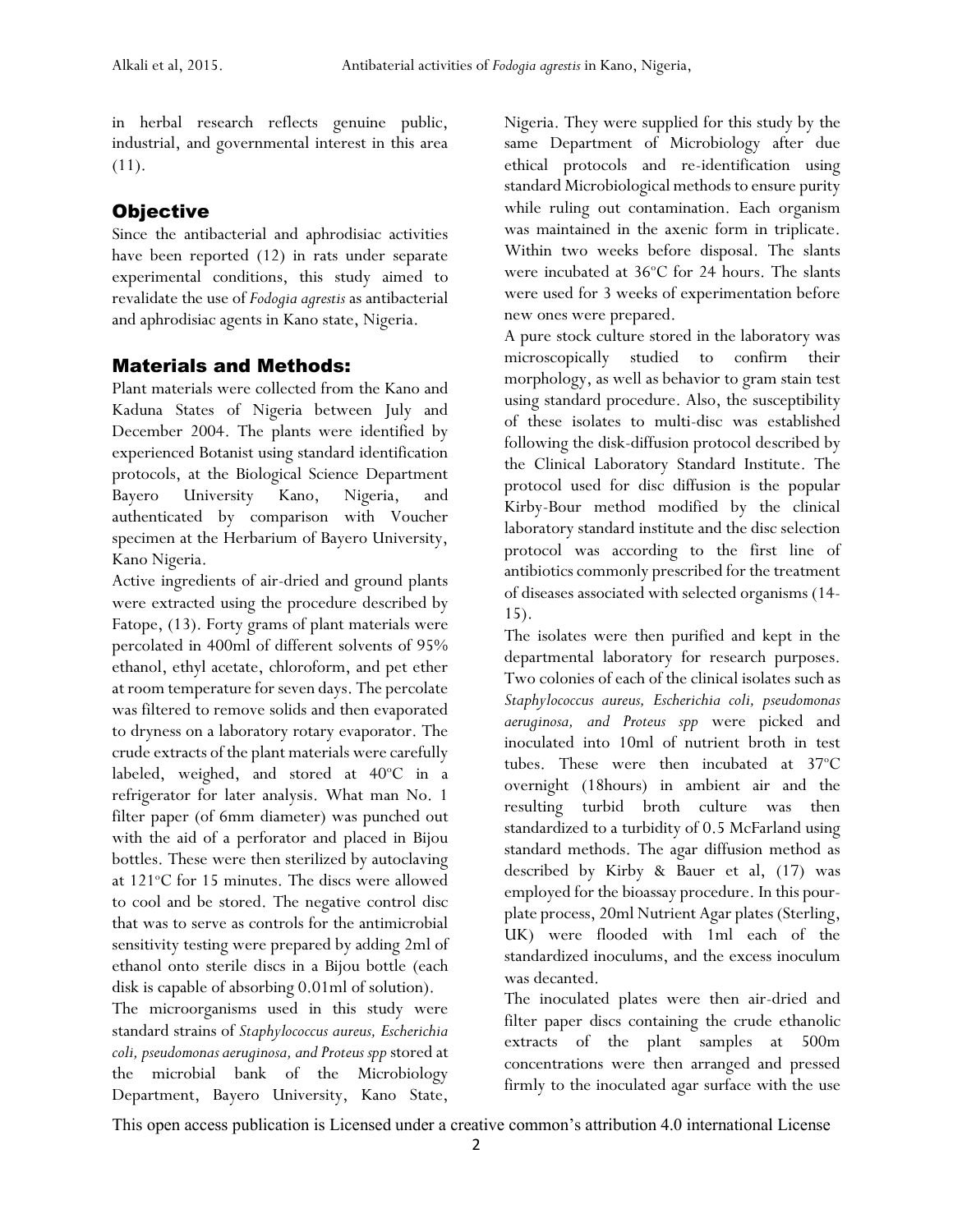of a sterile pair of forceps. The impregnated discs were sufficiently spaced out to prevent overlapping of the zones. Each disc was also kept away at least 15mm from the edge of the Petri-dish to avoid contamination and to get enough diameter during result reading. All the plates were allowed a diffusion time of thirty minutes which is a time for the extracts to diffuse into the agar medium before the incubations. The plates were then inverted and incubated air at 37°C for 18-24 hours. The zone of inhibition diameters of the semi-confluent growth was measured with the aid of a meter ruler to the nearest mm (concerning each isolate and concentration). The following standard keys were employed. 0/mm indicates no effect. Diameter <8.0mm (zone of inhibition) indicates low sensitivity, Diameter >8.0mm (zone of inhibition) indicates high sensitivity

#### Test for aphrodisiac activity

Healthy, male albino rats (Rattis Nevergicus) weighing 270g-300g, aged 5.0-5.5 months, and female albino rats weighing 150g-180g, aged 3.5- 4 months were used for the study and obtained from a small animal holding unit of the department of pharmacology, ABU Zaria, Nigeria. They were kept in well-ventilated condition ( $28^{\circ}C - 31^{\circ}C$ . Photoperiod: 12h natural light and 12 hours dark, humidity 50% -55%) with free access to rat pellets and tap water.

Mount was operationally defined as the male assuming the copulatory position but failing to achieve intromission. To quantify mounting behavior, non-estrous female rats were paired with males treated with a single dose of the extracts (50mg/kg. 100mg/kg o.p). Animals were observed for 3 hours and behavior was scored using standard methods. Males were placed individually in a cage. After 15 minutes of acclimatization, a non-estrous female was introduced into the area. The numbers of mounts were recorded during 15 minutes observation period at the start of 1<sup>st</sup> hour. Then the female was separated for 75 minutes as before at the  $3<sup>rd</sup>$  hours the female was separated again for 45 minutes then reintroduced for 15 minutes for the last 3 hours. All the experiments were performed at  $26-27^{\circ}$ C.

To determine the effects of *Fodogia* agrestic on mounting behavior, five classes were used (2) Dimethylsulfoxide, groups 2,3,4 were given plant extract and group five was given standard Viagra. Each of the three rats in group I served as a control, and each rat was taken for the study and fed with the required dosage i.e. 50mg/ml, 200mg/ml, and 500mg/ml. All extracts were dissolved in Dimethylsulfoxide just before oral administration. The first group received Dimethylsufoxide water only and served as control. Groups II, III, and IV were given the extracts of *Fodogia agrestis* at the above concentration the last group V was given (Sildinafil citrate 10mg/kg) and served as a standard.

To determine the general short-term lethal dose of the extract, the animals were divided into 4 groups, each containing 3 rats. Group1 animals served as control and identically received distilled water. Group II, III, and IV were given extract at different concentrations according to the Lorke, (16) method using 3 animals for each extract. The animals were observed continuously for 1 hour for any gross behavior changes or death and intermittently for the next 6 hours and then again at 24 hours after administration.

#### Result and discussion

**Table 1;** Bacterial species and their corresponding zone diameter against tested plant extract of *Fadogia agrestis*

| Bacteri | S.             | Е.               | Proteus           | P.              |
|---------|----------------|------------------|-------------------|-----------------|
| a used  | aureu          | coli             | sp                | aerugino        |
|         |                |                  |                   | sa              |
| Zone    | $8 \text{ mm}$ | 0.0 <sub>m</sub> | 0.0 <sub>mm</sub> | $18 \text{ mm}$ |
| diamet  |                | m                |                   |                 |
| er      |                |                  |                   |                 |

*Fadogia agrestis* were tested for antibacterial activity at 500µg disc potency on selected hospital isolates. Staphylococcus aureus was found to be sensitive to extracts *F. agrestis*. Escherichia coli and Proteus mirabilis were also effective against *F.*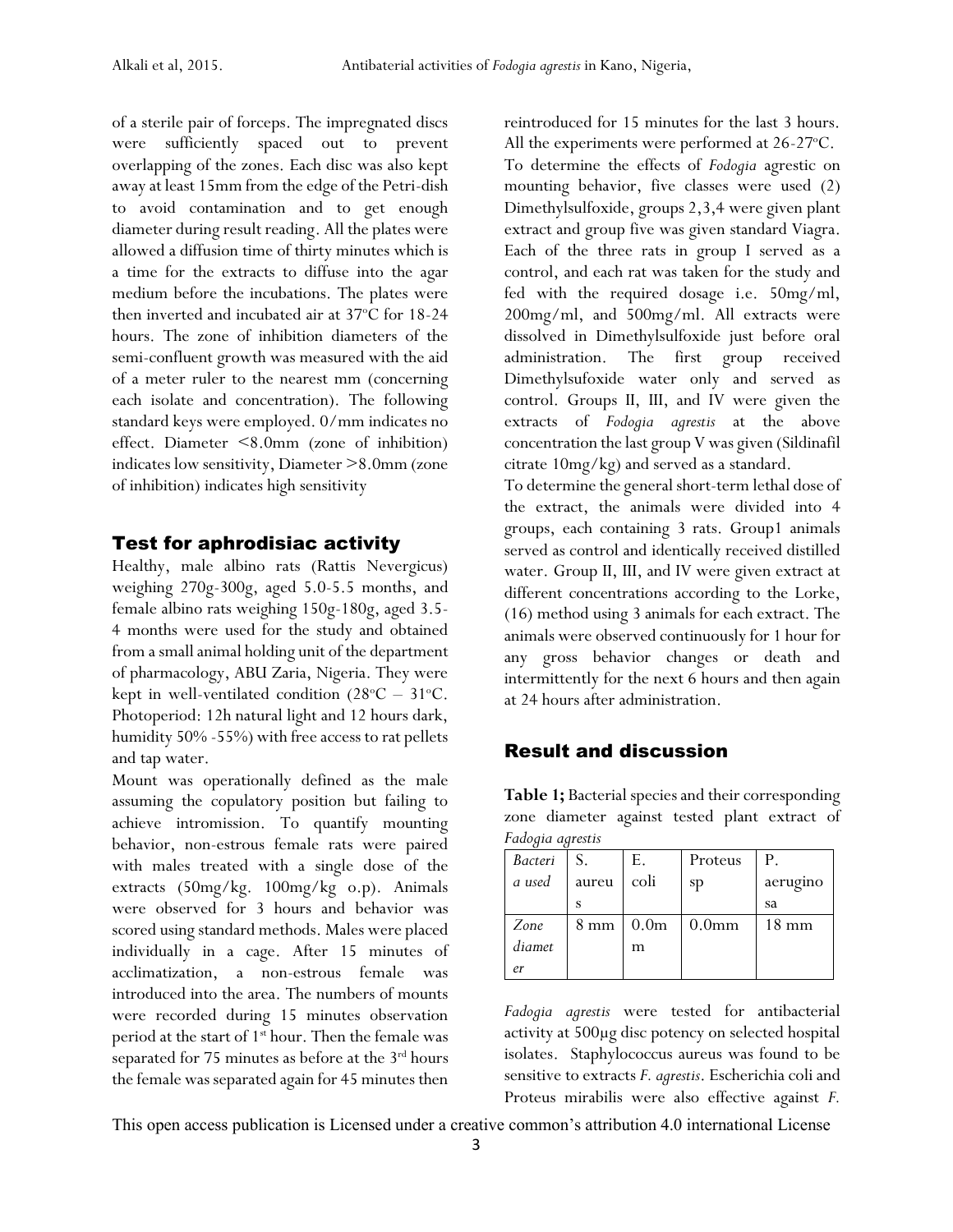*agrestis* to extract tested. Pseudomonas aeruginosa showed the highest sensitivity to *F. agrestis* in the control there is no activity for all of the extracts.

### Toxicity test

Table 2. Investigation of the toxicity of *Fadogia agrestis* in male rats in mg/kg body weight.

| Extract    | 1 <sup>st</sup>  | Mortal         | 2 <sup>nd</sup> | Mortal |
|------------|------------------|----------------|-----------------|--------|
|            | dose             | ity            | dose            | ity    |
|            | mg/k             |                | mg/k            |        |
|            |                  |                | g               |        |
| Fadogiaagr | 10mg             | N <sub>0</sub> | 1600            | No     |
| estis      | 100 <sub>m</sub> | death          | mg              | death  |
|            | g                | No             | 2900            | No     |
|            | 1000             | death          | mg              | death  |
|            | mg               | No             | 5000            | No     |
|            |                  | death          | mg              | death  |

Lork (16) method was used for the toxicity test for the Albino rats.

From experiment, it was observed that the three doses (50, 100, and 200mg/kg) of plant extracts tested impacted lower mounting behaviour on the Albino rats than did the standard. The maximum activity was observed during the  $2<sup>nd</sup>$  hour, the tested extract exhibited lower mounting on the female rat when measured 15minutes after administration of *Fadogia agrestis* of the three doses, the higher mounting activity was exhibited by 100mg/kg and 200mg/kg per dose respectively. The mounting behavior of the second rat increased when challenged with different doses of test substance which varied from 50mg, 100mg, and 200mg respectively.

Despite the spectacular advances made in the field of synthetic organic drugs, interest in the microbiology, chemistry, and pharmacology of medicinal plants and plant products has increased tremendously in recent years. This may probably be because almost 80 percent of medicines of the world used daily are directly or indirectly obtained from plants. This increasing interest is being constantly demonstrated by the frequent occurrence of national and international conferences, workshops, and seminars here and there on medicinal plants. This large quality of

modern drugs comes from less than 15 percent of the plants which are known to have been investigated pharmacologically. Antibacterial activity of the extracts was tested at 500mg/ml *fadogia agrestis* showed the effect of an 8mm zone of inhibition against *Staphylococcus aureus* and an 18mm zone against *pseudomonas mirabilis*. While no effect on *E. coli* and *Proteus spp.* Toxicity of the test extracts, acute toxicity studies of the extracts was carried out to evaluate the safety of the plants as well as the effects produced by a single dose of extracts given during 24 hours. The acute toxicity of the crude ethanol extract of *Fadogia agrestis* was determined and the median lethal dose (LD50) was calculated.

The ethanol extract of *Fadogia agrestis* did not show any mortality when different doses were administered at 10mg, 100mg, and 1000mg evening the second doses administered i.e. 600mg, 2900mg, and 5000mg *Fadogia agrestis*, it was found that no gross behavioral changes were observed. According to Lorke (17) above 5000mg/kg doses are of no practical interest. A statistical analysis using one-way analysis of variance (ANOVA) to account for the different treatments complemented with unpaired t-test were as follow for *Fadogia agrestis* at 5% level of significance indicated that the number of mounts is independent of the concentration meaning that at any given dose it can serve the same purpose. The standard drug-containing Sildinafil citrate at a 5% level of significance showed that there was no significant difference  $(p<0.05)$  in the number of mounts. The standard has similarities at a 5% level of significance with the first extract that is *Fadogia agrestis* based on the doses given at different concentrations. In conclusion: The reported (12) antibacterial activities of extracts of *Fadogia agrestis* plants from Kano State Nigeria and reported aphrodisiac effect are hereby re-validated in Kano state, suggesting their possible use for the treatment of urogenital infections caused by respective organisms that showed in-vitro susceptibility while still exerting its effects as aphrodisiac agent on a rat model. Clinical trial on the human subject is recommended